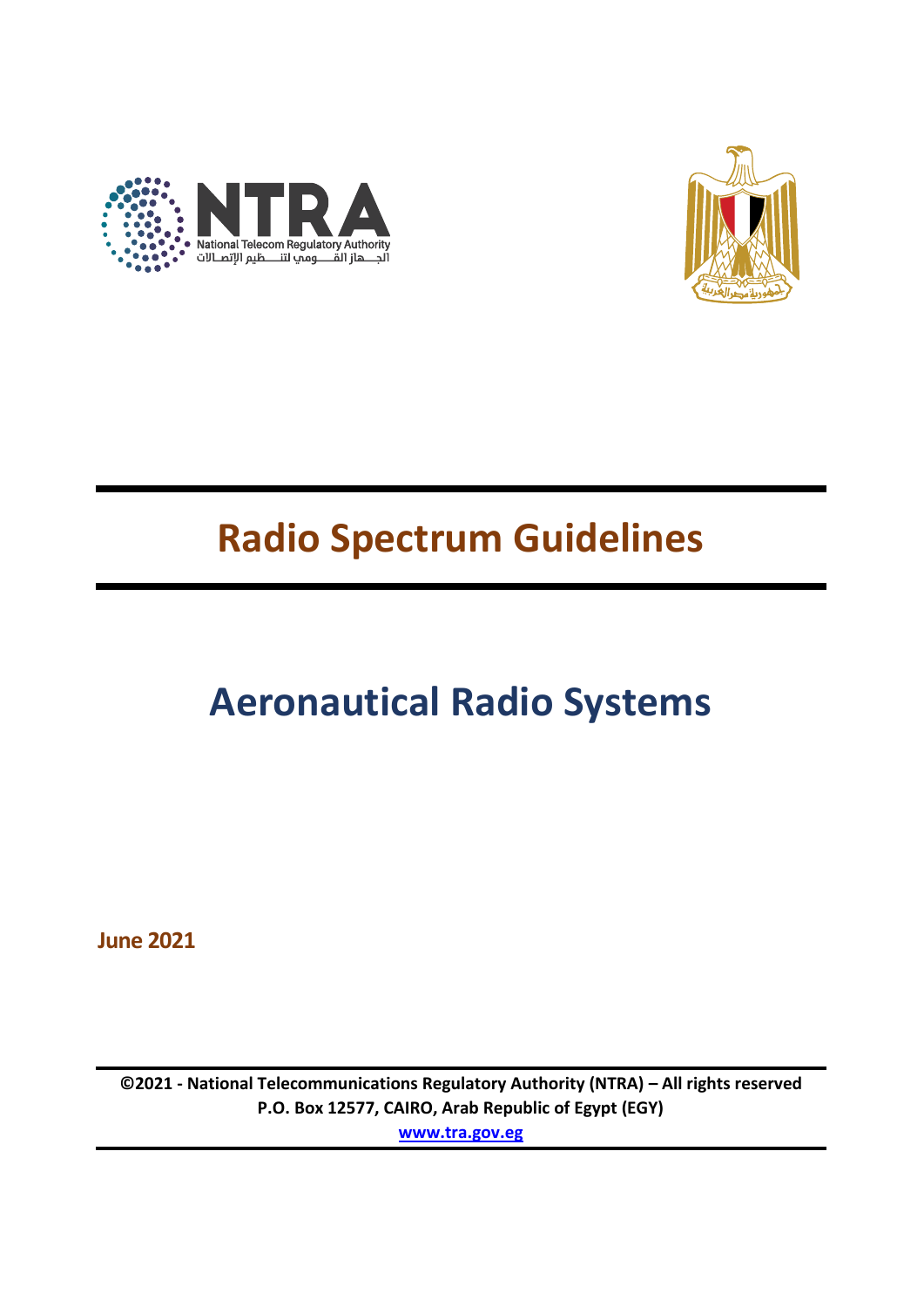

### **Document History**

| Release        | Date <sup>1</sup> |
|----------------|-------------------|
| $1.0$ (Active) | June 2021         |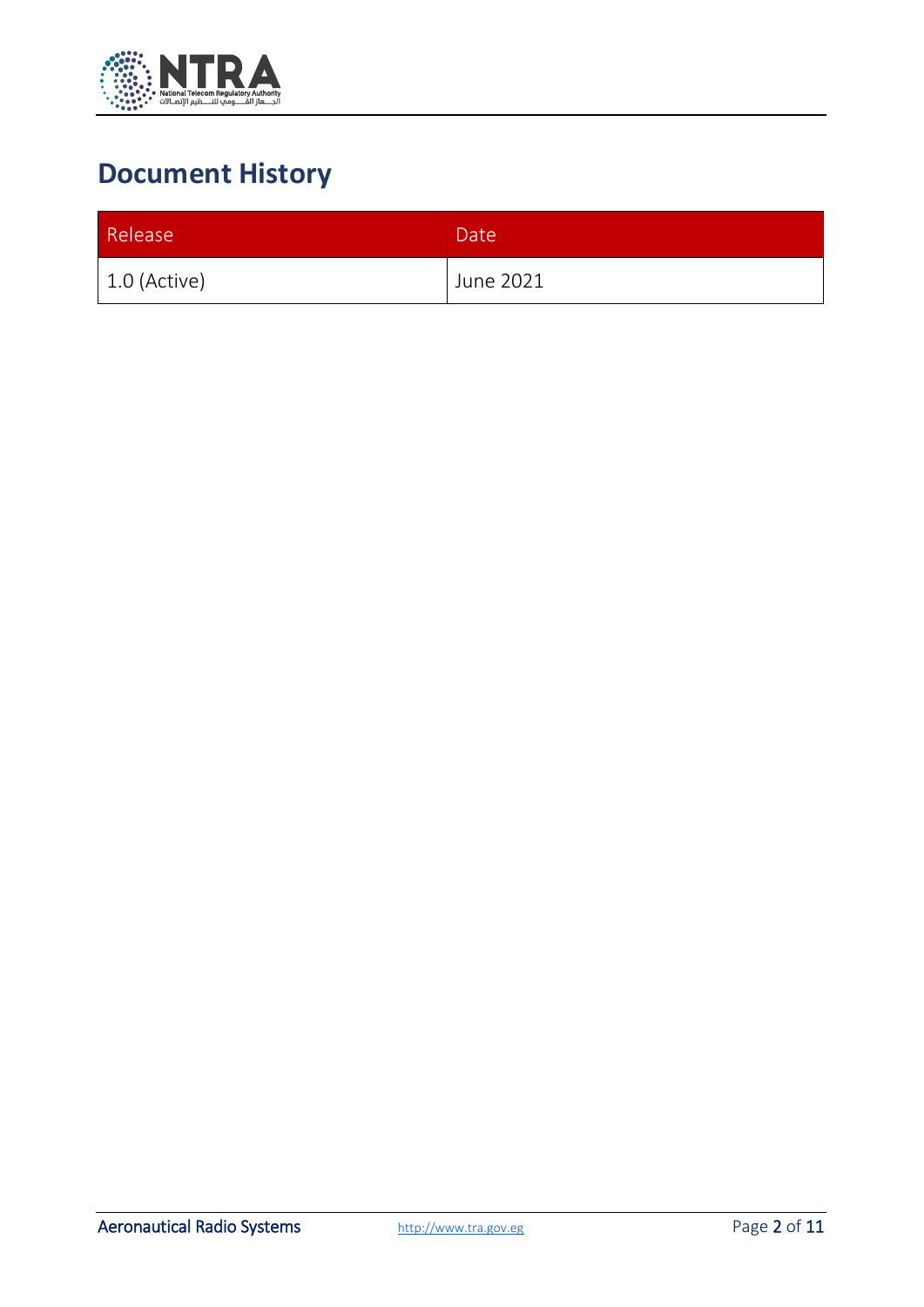

#### **1 Scope**

This document provides the regulatory guidelines and technical limitations for using Aeronautical Radio Systems.

Aeronautical radio communication involves the communication between aeronautical stations and aircraft stations, or between aircraft stations relating to safety and regularity of flight, primarily along national or international civil air routes. Due to the safety critical nature of this type of communication the frequency bands are internationally agreed and set out in the Radio Regulations, which are agreed at the World Radio Conferences of the International Telecommunication Union (ITU).

#### **2 Definitions**

The terms, words and expressions used in this document have the defined meaning clarified in the Telecommunications Regulatory Law No. (10) of 2003. In addition, this document provides terms and phrases that are defined as follows:

- The State: The Arab Republic of Egypt, including its geographical borders, territorial waters and airspace.
- NTRA: National authority regulating the telecommunication sector established pursuant to the provisions of the Egyptian telecommunication law no. 10 of 2003.
- Radio: A general term applied to the use of radio waves.
- Applicant: Any person who can apply for a frequency license in accordance with the Telecom Law No. (10) of 2003.
- Station: One or more radiocommunication transmitters or receivers or a combination of transmitters and receivers, including the accessory equipment.
- Harmful interference: The effect of unwanted energy due to one or a combination of emissions, radiations, or inductions upon reception in a radiocommunication system, manifested by any performance degradation, misinterpretation, or loss of information by another radio device which could be extracted in the absence of such unwanted energy.
- Assignment (of a radio frequency or radio frequency channel): Authorization granted by NTRA to an applicant to use radio station or to use a radio frequency or radio frequency channel under specified conditions.
- Egyptian Civil Aviation Authority (ECAA): The Civil Aviation Authority of Egypt.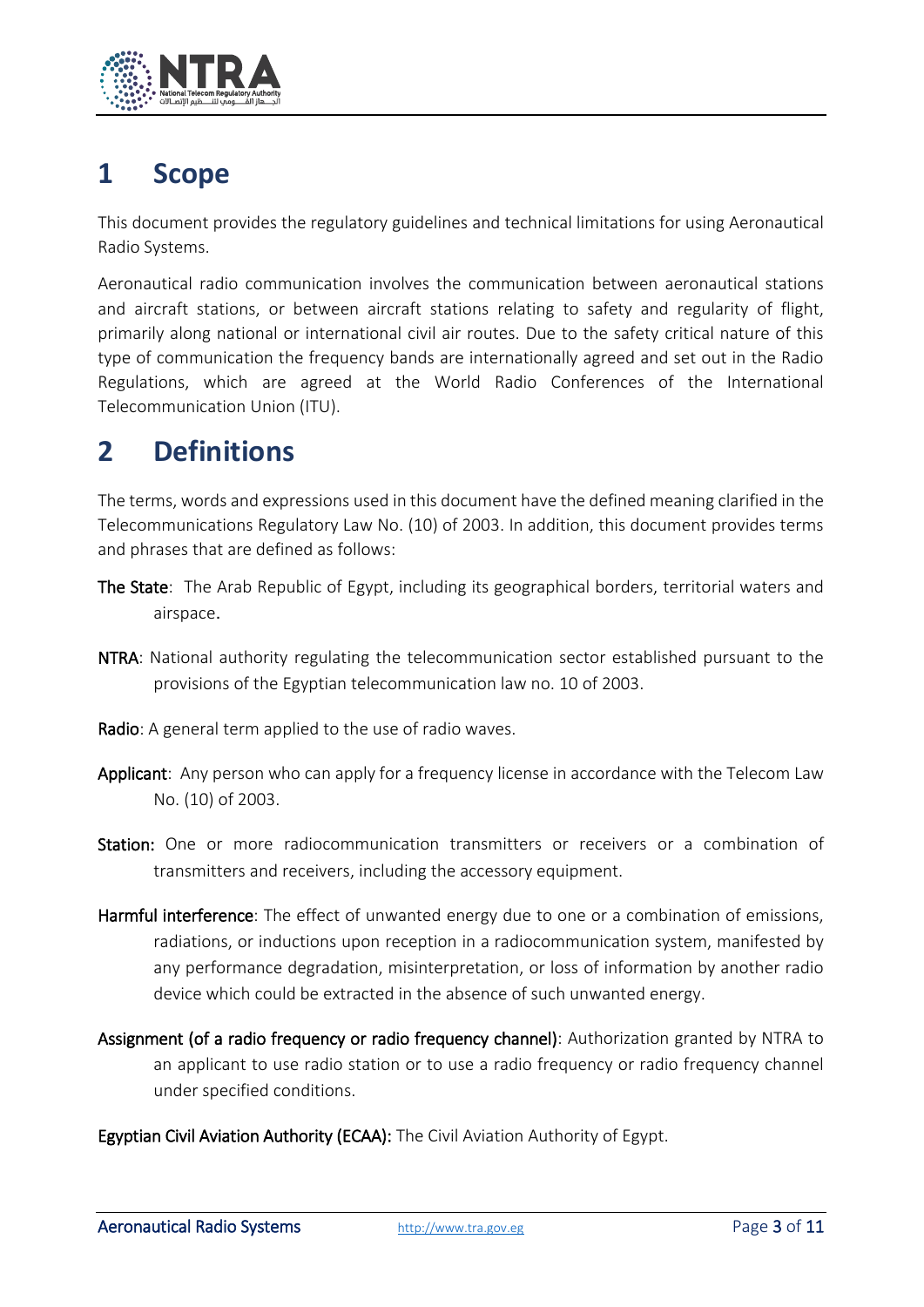

- ITU: The International Telecommunication Union, a leading United Nations agency for information and communication technologies.
- Radio Regulations (RR): A publication issued by the ITU, adopted by the World Radiocommunication Conference and ratified by Egypt.
- International Civil Aviation Organization (ICAO): The United Nations specialized agency for civil aviation.
- Annex 10 to the Convention on International Civil Aviation: ICAO publication consisting of five volumes containing the Standards and Recommended Practices (SARPs), Procedures for Air Navigation Services (PANS) and guidance material on aeronautical communication, navigation and surveillance systems.
- Mobile Satellite Service: A radiocommunication service between mobile earth stations and one or more space stations, or between space stations used by this service; or between mobile earth stations by means of one or more space stations.
- Aeronautical Mobile Service: A mobile service between aeronautical stations and aircraft stations, or between aircraft stations, in which survival craft stations may participate: emergency, position-indicating radio beacon stations may also participate in this service on designated distress and emergency frequencies.
- Aeronautical Mobile Satellite Service: A mobile satellite service in which mobile earth stations are located on board aircraft.
- Aeronautical Mobile (R) Service: An aeronautical mobile service reserved for communications relating to safety and regularity of flight primarily along national or international civil air routes.
- Meteorological Aids Service: A radiocommunication service used for meteorological, including hydrological, observations and exploration
- Radiolocation Service: A radiodetermination service (like Radar) that uses radio signals to detect and locate distant objects like aircraft.
- Aeronautical Radionavigation Service: A radio navigation service intended for the benefit and for the safe operation of aircraft.
- Aeronautical Radionavigation Satellite Service: A radio navigation service intended for the benefit and for the safe operation of aircraft using satellites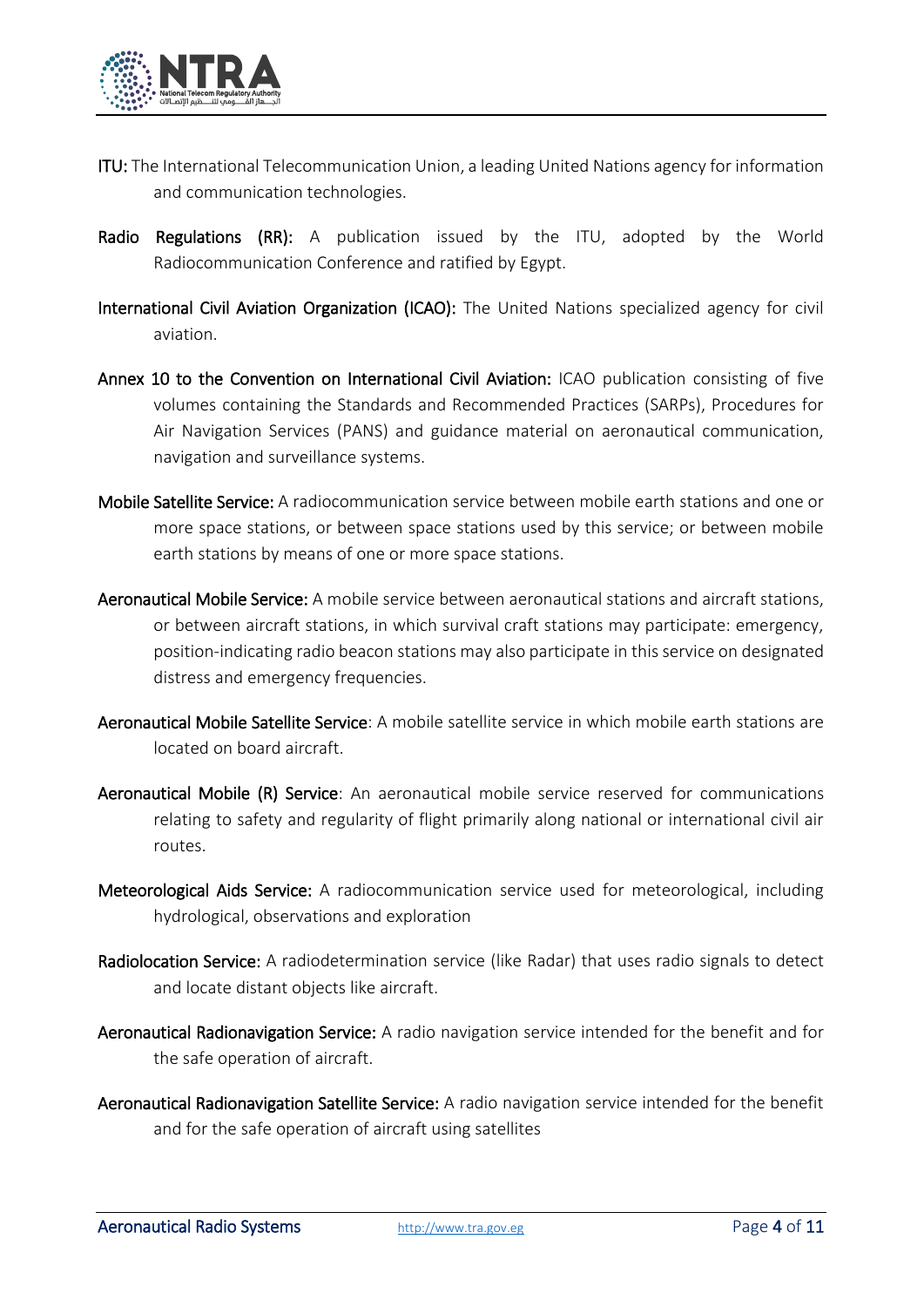

- Station: One or more transmitters or receivers or a combination of transmitters and receivers. including the accessory equipment, necessary at one location for carrying on a radiocommunication service.
- Earth Station: A station located either on the Earth's surface or within the major portion of the Earth's atmosphere and is intended for communication with one or more space stations, or with one or more stations of the same kind by means of one or more reflecting satellites or other objects in space.
- Aeronautical Radio Systems: All radio equipment on an aircraft necessary for communication, navigation and surveillance purposes.
- Airborne Collision Avoidance System (ACAS): Airborne Collision Avoidance System as specified in Vol 5, ICAO Annex 10.
- Aircraft Radio License (License): A license given by NTRA to permit the operation of all radio equipment on the aircraft necessary for communication, navigation and surveillance purposes.
- Airport Surface Detection Equipment (ASDE): Equipment used to detect aircraft and vehicles on the surface of an airport. It is used by air traffic controllers to supplement visual observations.

ATC: Air Traffic Control.

- Automatic Dependent Surveillance Broadcast (ADS-B): A surveillance technology in which an aircraft determines its position via satellite navigation and periodically broadcasts it, enabling it to be tracked.
- CNS: Communication, Navigation and Surveillance.
- Distance Measuring Equipment (DME): A transponder-based radio navigation technology that measures slant range distance by timing the propagation delay of VHF or UHF radio signals, as specified in Vol 1 ICAO Annex 10.
- **Emergency Locator Transmitter (ELT):** A radio device fitted on aircraft to send alert signal to search and rescue centers via satellite.
- Emergency Position- Indicating Radio Beacon (EPIRB): Station in the maritime mobile service, the emission of which is intended to facilitate search and rescue operations.
- Global Navigation Satellite System (GNSS): Satellite navigation system that provides autonomous geo-spatial positioning with global coverage (i.e. Global Positioning System (GPS, GLONASS, Compass, Galileo).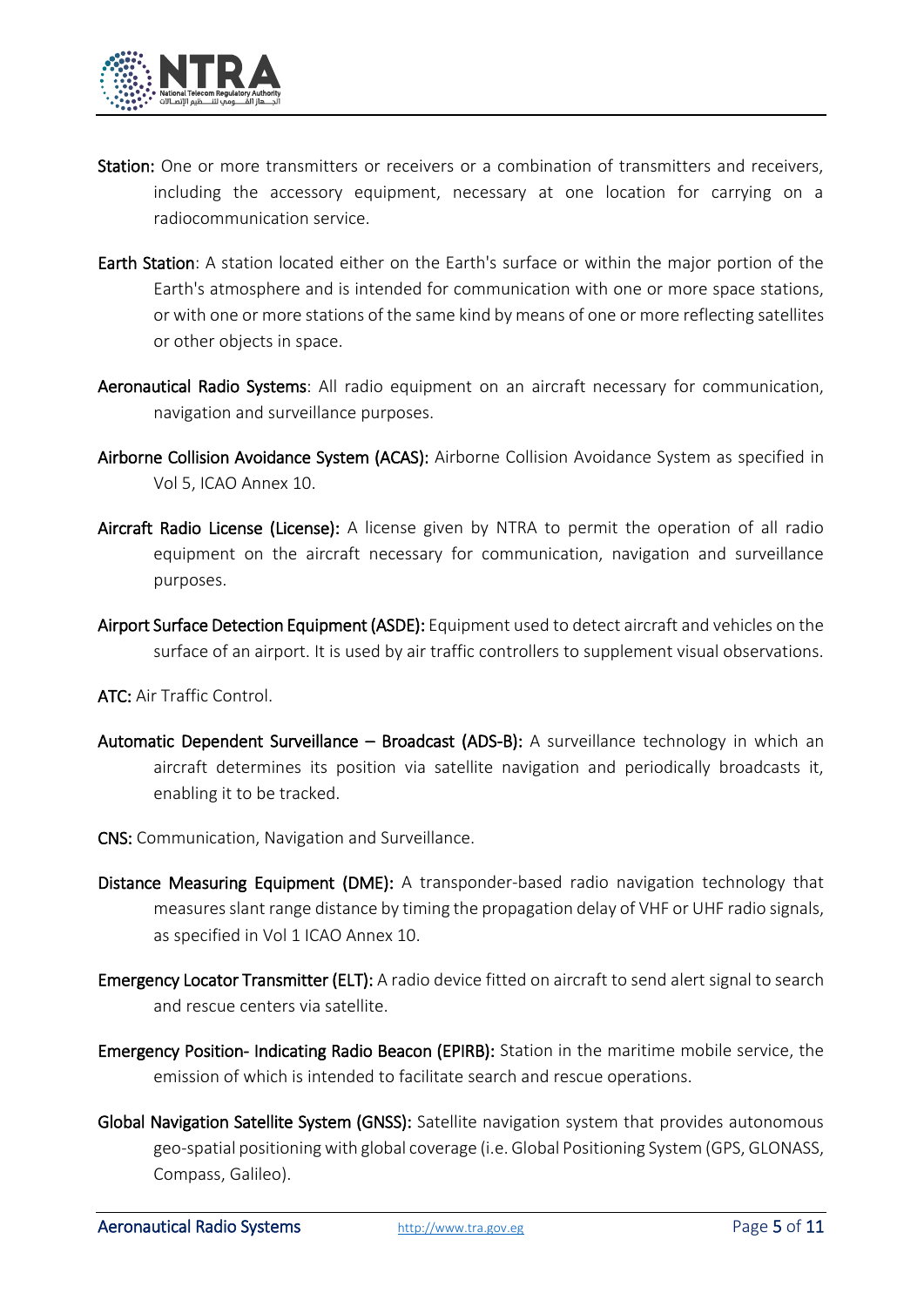

- Ground Based Augmentation System (GBAS): An all-weather aircraft landing system based on realtime differential correction of the GPS signal, as specified in Vol 1, ICAO Annex 10.
- High Frequency Data Link (HFDL): A communication system in HF band used to exchange data such as Aeronautical Operational Control (AOC) messages, Controller Pilot Data Link Communications (CPDLC) messages and Automatic Dependent Surveillance (ADS) messages between aircraft end-systems and corresponding ground-based HFDL ground stations.
- **Instrument Landing System (ILS):** A radio navigation system which provides aircraft with horizontal and vertical guidance just before and during landing and, at certain fixed points indicates the distance to the reference point of landing.
- ILS-Glide Path: A system for vertical guidance embodied in the instrument landing system which indicates the vertical deviation of the aircraft from its optimum path of descent.
- ILS-Localizer: A system for horizontal guidance embodied in the instrument landing system which indicates the horizontal deviation of the aircraft from its optimum path of descent along the axis of the runway.
- Marker Beacon: A transmitter in the aeronautical radio navigation service which radiate vertically a distinctive pattern for providing position information to aircraft.
- MID FASID: The ICAO Middle East office (MID) Facilities And Services Implementation Document (FASID).
- Mobile Communication on-board aircraft: Radio systems installed on aircraft delivering end-user wireless connections to public mobile networks.
- Non-Directional Beacon (NDB): A transmitter in the aeronautical radio navigation service which radiates a distinctive pattern for providing position information to aircraft.
- **Primary Radar:** A radio determination system based on the comparison of reference signal with radio signal reflected from the position to be detected.
- Radar: Radio Detection and Ranging.
- Search and Rescue (SAR): The activities of the search for and provision of aid to people who are in distress or imminent danger.
- Secondary Radar: A radio determination system based on the comparison of reference signal with radio signal retransmitted from the position to be determined.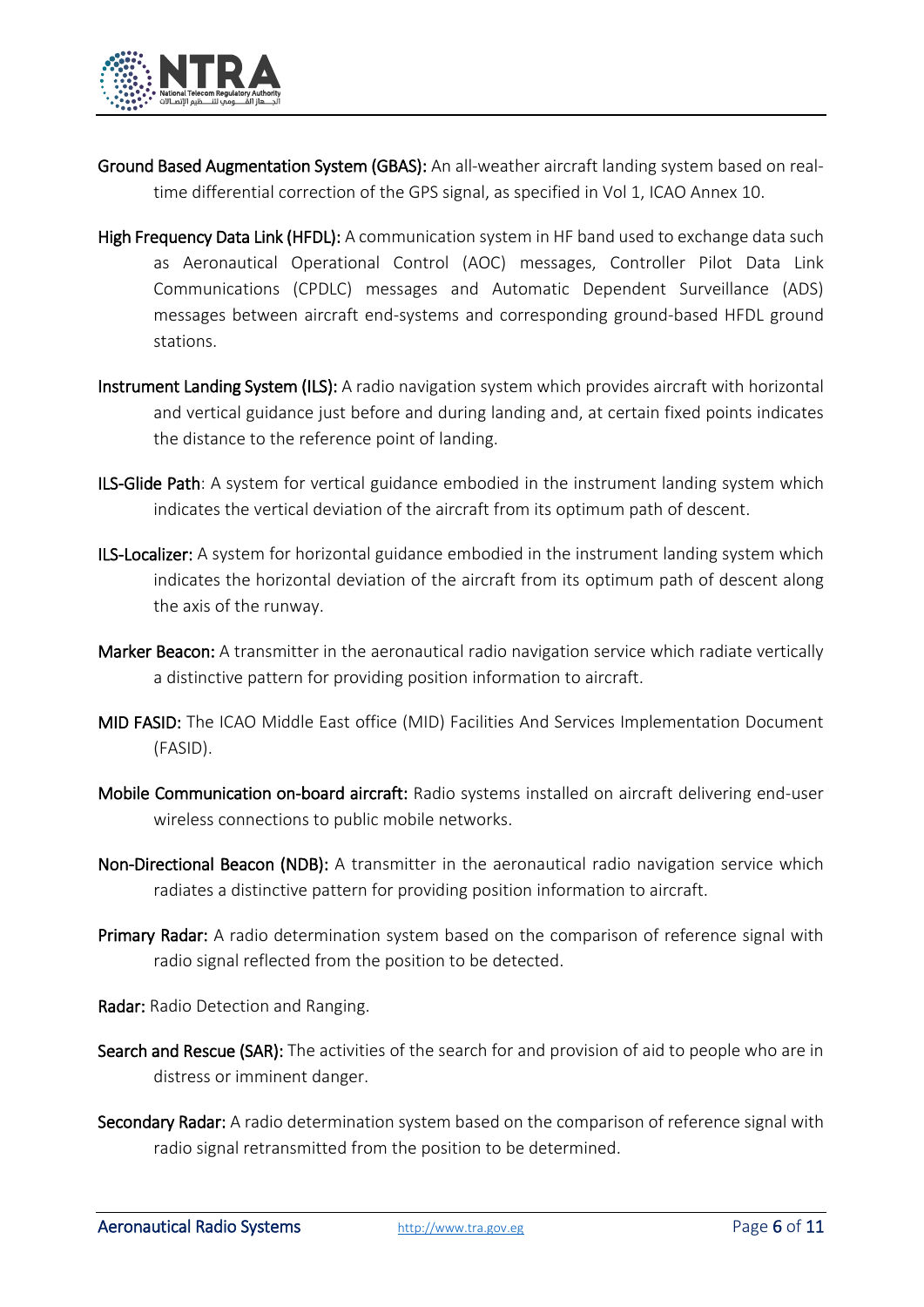

- Secondary Surveillance Radar (SSR): A radar system used in Air Traffic Control (ATC), that not only detects and measures the position of aircraft i.e. range and bearing, but also requests additional information from the aircraft itself such as its identity and altitude. This is specified in Vol 4, ICAO Annex 10.
- Selective Calling (SELCAL): A signaling method which can alert an individual aircraft that a ground station wishes to communicate with it, specified in Vol 3 Part 2, ICAO Annex 10.
- Universal Access Transceiver (UAT): Equipment broadcasts positioning and performance data from an aircraft while receiving air traffic, weather, and other critical information from ground stations. Specified in Vol 3 Part 1, ICAO Annex 10.
- VHF Data Link (VDL): A communication system in Very High Frequency (VHF) band for transmitting information between aircraft and ground stations or other aircraft, as specified Vol 3, ICAO Annex 10.
- VHF Omni directional Ranging (VOR): Short-range radio navigation system for aircraft, enabling aircraft with a receiving unit to determine their position and stay on course by receiving radio signals transmitted by a network of fixed ground radio beacons as specified in Vol 1 ICAO Annex 10.

#### **3 Legal Considerations**

- 3.1 The guidelines contained in this document are issued by NTRA according to articles of the Telecommunications Regulatory law No. (10) of 2003 and subsequent ministerial decisions.
- 3.2 NTRA has the right to modify any of the guidelines contained in this document.

#### **4 Scope of Implementation**

The guidelines contained in this document:

- 4.1 indicate the regulatory measures and technical conditions for operating Aeronautical radio systems in the Arab Republic of Egypt;
- 4.2 are meant be implemented in conjunction with other guidelines issued by NTRA for the use of the frequency spectrum, including:
	- 4.2.1 National Frequency Allocations Table,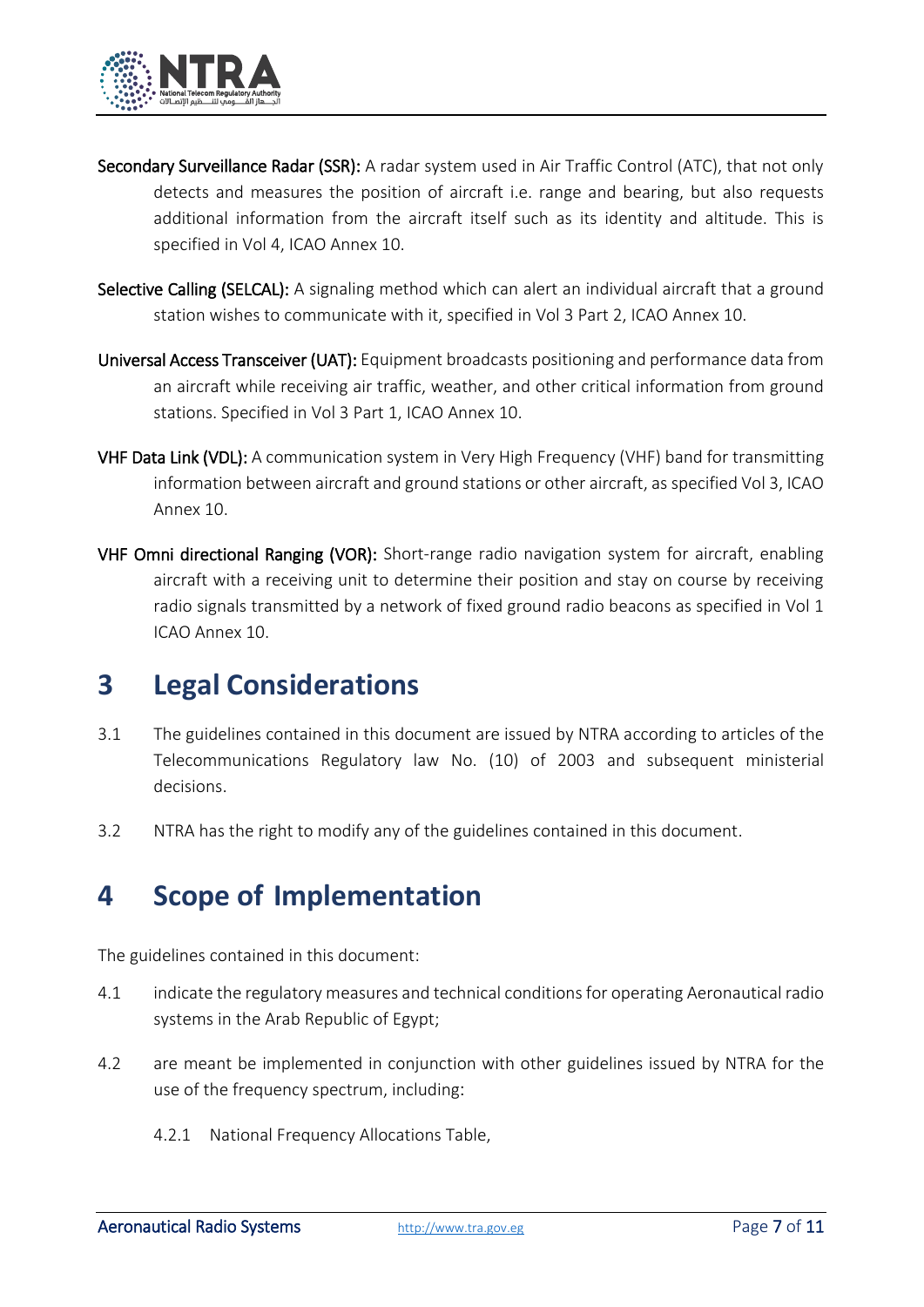

4.2.2 Other Radio Spectrum guidelines;

#### **5 Usage of Aeronautical radio systems**

Aeronautical Radio Systems (not limited to the following):

- 5.1 Aeronautical Mobile Service (Ground–to–Air / Air-to-Ground)
- 5.2 Aeronautical Mobile Service (Air–to–Air)
- 5.3 Aeronautical Radionavigation Service (Navigational Aids)
- 5.4 Aeronautical Radionavigation Satellite Service (e.g. GNSS)
- 5.5 Radiolocation Service (e.g. Primary Radar, Secondary Radar, Surface Movement Radar).
- 5.6 Radionavigation Service (e.g. Radio Altimeter).
- 5.7 Meteorological Aids Service (e.g. Wind Profiler Radar).
- 5.8 For Land Mobile (Ground-to-Ground) applications on the airport or airfield, NTRA guidelines for Private Mobile Radio shall apply.

#### **6 Spectrum usage and regulatory requirements**

The following table summarizes the designated frequency bands for Aeronautical radio systems, their use and usage conditions:

| <b>Frequency Range</b>       | <b>Usage</b>                                           | <b>Regulatory requirement</b>                                                                                           |
|------------------------------|--------------------------------------------------------|-------------------------------------------------------------------------------------------------------------------------|
| $325 - 405$ kHz              | <b>Aeronautical NDBs</b>                               | Chapter 3.4, Vol 1, ICAO Annex 10                                                                                       |
| 3023 kHz, 5680<br><b>kHz</b> | Search and Rescue (SAR)                                | Chapter 2.2 Vol 5, ICAO Annex 10                                                                                        |
| $3400 - 3500$ kHz            | Aeronautical Mobile (R) Voice<br>and Data applications | RR Appendix 27<br>Voice: Chapter 2.4, Vol 3 Part 2, ICAO<br>Annex 10<br>HFDL: Chapter 3, Vol 3 Part 1, ICAO<br>Annex 10 |
| $4650 - 4700$ kHz            | Aeronautical Mobile (R) Voice<br>and Data applications | RR Appendix 27<br>Voice: Chapter 2.4, Vol 3 Part 2, ICAO<br>Annex 10<br>HFDL: Chapter 3, Vol 3 Part 1, ICAO<br>Annex 10 |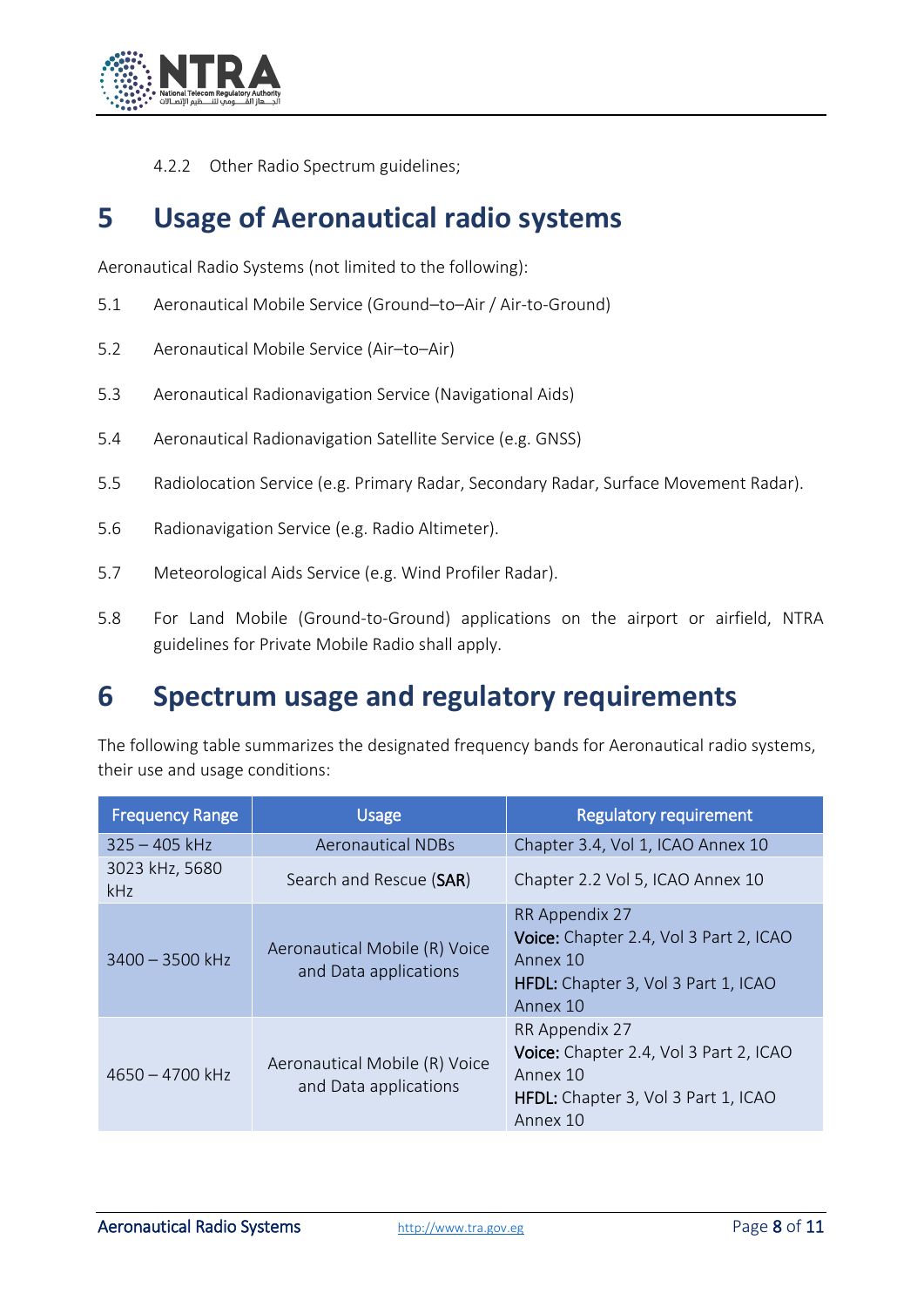

| <b>Frequency Range</b> | <b>Usage</b>                                           | <b>Regulatory requirement</b>                                                                                           |
|------------------------|--------------------------------------------------------|-------------------------------------------------------------------------------------------------------------------------|
| $5480 - 5680$ kHz      | Aeronautical Mobile (R) Voice<br>and Data applications | RR Appendix 27<br>Voice: Chapter 2.4, Vol 3 Part 2, ICAO<br>Annex 10<br>HFDL: Chapter 3, Vol 3 Part 1, ICAO<br>Annex 10 |
| $6525 - 6685$ kHz      | Aeronautical Mobile (R) Voice<br>and Data applications | RR Appendix 27<br>Voice: Chapter 2.4, Vol 3 Part 2, ICAO<br>Annex 10<br>HFDL: Chapter 3, Vol 3 Part 1, ICAO<br>Annex 10 |
| $8815 - 8965$ kHz      | Aeronautical Mobile (R) Voice<br>and Data applications | RR Appendix 27<br>Voice: Chapter 2.4, Vol 3 Part 2, ICAO<br>Annex 10<br>HFDL: Chapter 3, Vol 3 Part 1, ICAO<br>Annex 10 |
| $10005 - 10100$<br>kHz | Aeronautical Mobile (R) Voice<br>and Data applications | RR Appendix 27<br>Voice: Chapter 2.4, Vol 3 Part 2, ICAO<br>Annex 10<br>HFDL: Chapter 3, Vol 3 Part 1, ICAO<br>Annex 10 |
| $11275 - 11400$<br>kHz | Aeronautical Mobile (R) Voice<br>and Data applications | RR Appendix 27<br>Voice: Chapter 2.4, Vol 3 Part 2, ICAO<br>Annex 10<br>HFDL: Chapter 3, Vol 3 Part 1, ICAO<br>Annex 10 |
| $13260 - 13360$<br>kHz | Aeronautical Mobile (R) Voice<br>and Data applications | RR Appendix 27<br>Voice: Chapter 2.4, Vol 3 Part 2, ICAO<br>Annex 10<br>HFDL: Chapter 3, Vol 3 Part 1, ICAO<br>Annex 10 |
| $17900 - 17970$<br>kHz | Aeronautical Mobile (R) Voice<br>and Data applications | RR Appendix 27<br>Voice: Chapter 2.4, Vol 3 Part 2, ICAO<br>Annex 10<br>HFDL: Chapter 3, Vol 3 Part 1, ICAO<br>Annex 10 |
| $74.8 - 75.2$ MHz      | ILS/Marker beacons                                     | 75 MHz center frequency<br>Chapter 3.1.7 and 3.6, Vol 1, ICAO<br>Annex 10                                               |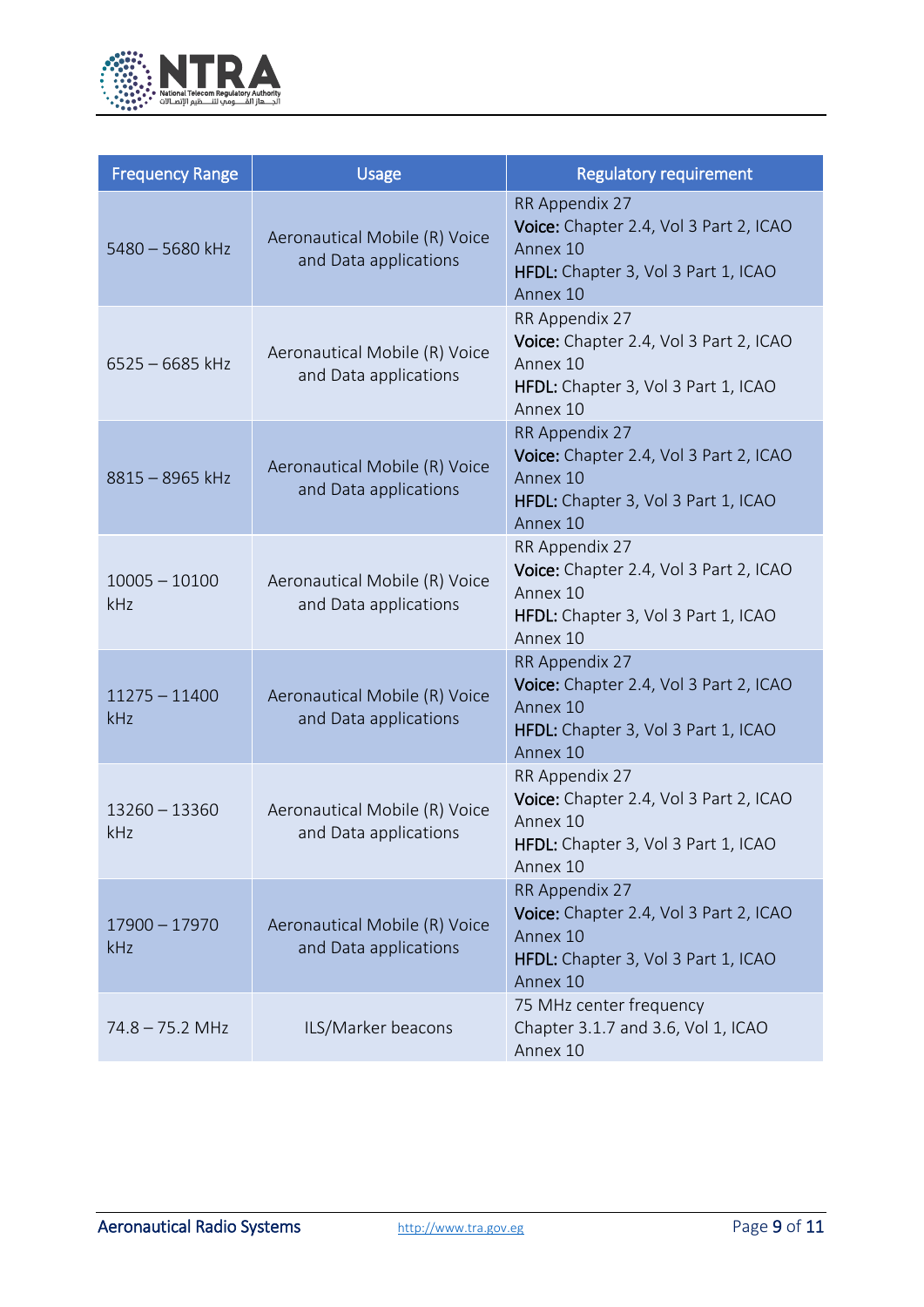

| <b>Frequency Range</b>        | <b>Usage</b>                                                                                                                             | <b>Regulatory requirement</b>                                                                                                                                                                                                                                 |
|-------------------------------|------------------------------------------------------------------------------------------------------------------------------------------|---------------------------------------------------------------------------------------------------------------------------------------------------------------------------------------------------------------------------------------------------------------|
| $108 - 117.975$<br><b>MHz</b> | <b>VOR</b><br><b>GBAS</b><br>ILS-Localizer<br>VDL mode 4                                                                                 | VOR: 108 - 117.975 MHz, Chapter 3.3,<br>Vol 1, ICAO Annex 10<br>GBAS: 108-117.975 MHz, Chapter 3.7,<br>Vol 1, ICAO Annex 10<br>ILS-Localizer: 108 - 112 MHz, Chapter<br>3.3, Vol 1, ICAO Annex 10<br>VDL: 112-117.975 MHz, Chapter 6, Vol<br>3, ICAO Annex 10 |
| $117.975 - 137$<br>MHz        | Aeronautical Mobile (R)                                                                                                                  | Table 2, MID FASID App B (CNS)<br>Chapter 4, Vol 5, ICAO Annex 10<br>Voice: Chapter 2.1-2.3 Vol 3, Part 2,<br>ICAO Annex 10<br>VDL: Chapter 6, Vol 3 Part 1, ICAO<br>Annex 10                                                                                 |
|                               | 121.5 MHz Emergency use                                                                                                                  | Chapter 5, Vol 3 Part 2, ICAO Annex 10                                                                                                                                                                                                                        |
|                               | 123.1 MHz Coordination of SAR<br>Activities                                                                                              | Chapter 5, Vol 3 Part 2, ICAO Annex 10                                                                                                                                                                                                                        |
| 243 MHz                       | Emergency use                                                                                                                            | Chapter 2.1 Vol 5, ICAO Annex 10                                                                                                                                                                                                                              |
| $328.6 - 335.4$<br>MHz        | ILS glide path                                                                                                                           | Chapter 3.1, Vol 1 ICAO Annex 10                                                                                                                                                                                                                              |
| $406 - 406.1$ MHz             | ELT (Search and Rescue)                                                                                                                  | Chapter 5, and Appendix 1 to Chapter 5,<br>Vol 3 Part 2 ICAO Annex 10                                                                                                                                                                                         |
| $960 - 1215$ MHz              | <b>DME</b><br><b>UAT</b><br><b>SSR</b><br><b>ACAS</b><br><b>GNSS</b><br>ADS-B<br>1087.7 - 1092.3 MHz ADS-B<br>1030 MHz SSR ground to air | DME: Chapter 3.5, Vol 1 ICAO Annex 10<br>UAT: Chapter 12, Vol 3 Part 1, ICAO<br>Annex 10<br>SSR: Chapter 3 and 4, Vol 4, ICAO Annex<br>10<br>ACAS: Chapter 4, Vol 5, ICAO Annex 10<br>GNSS:                                                                   |
|                               | Interrogation                                                                                                                            | Chapter 4.2 Vol 1, ICAO Annex 10                                                                                                                                                                                                                              |
|                               | 1090 MHz SSR air to ground<br>reply                                                                                                      | ADS-B: Chapter 5 Vol 4 ICAO Annex10                                                                                                                                                                                                                           |
| $2700 - 2900$ MHz             | Primary Surveillance Radar<br>(PSR)                                                                                                      | Chapter 3.2.4 Vol1, ICAO Annex 10<br>ITU-R SM.329, ITU-R SM.1541                                                                                                                                                                                              |
| $9000 - 9500$ MHz             | Precision Approach Radar<br>(ASDE)<br>Surface Movement Radar<br>Airborne Weather Radar                                                   | ITU-R SM.329, ITU-R SM.1541                                                                                                                                                                                                                                   |